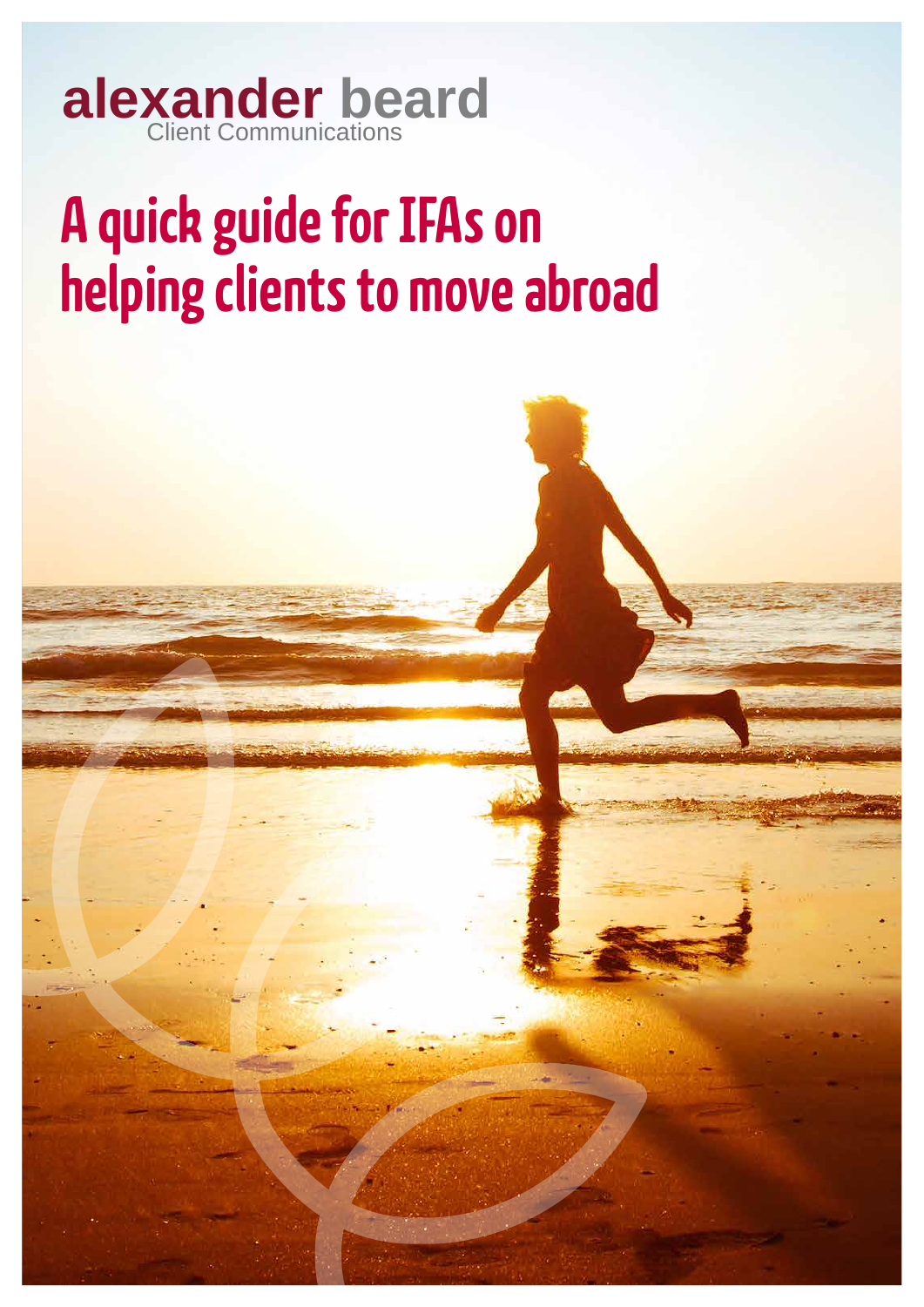### Telephone: 0151 346 5460 Email: info@abg.net

## **Introduction**

Advising clients on a move abroad is a situation more and more financial advisers are coming across on a regular basis.

According to the Office for National Statistics, long-term emigration from the UK has increased "significantly" over the last decade, from around 363,000 people in 2002 to a peak of 427,000 in 2010.

In an increasingly globalised world, clients are finding work abroad, or discovering that they can retire to their dream expatriate life. When a client comes to you with such a requirement, it doesn't necessarily have to mean the end of the adviser/client relationship though.

In this short guide, we discuss both practical steps you can take with clients immediately and how we can help you to maintain your position as trusted adviser.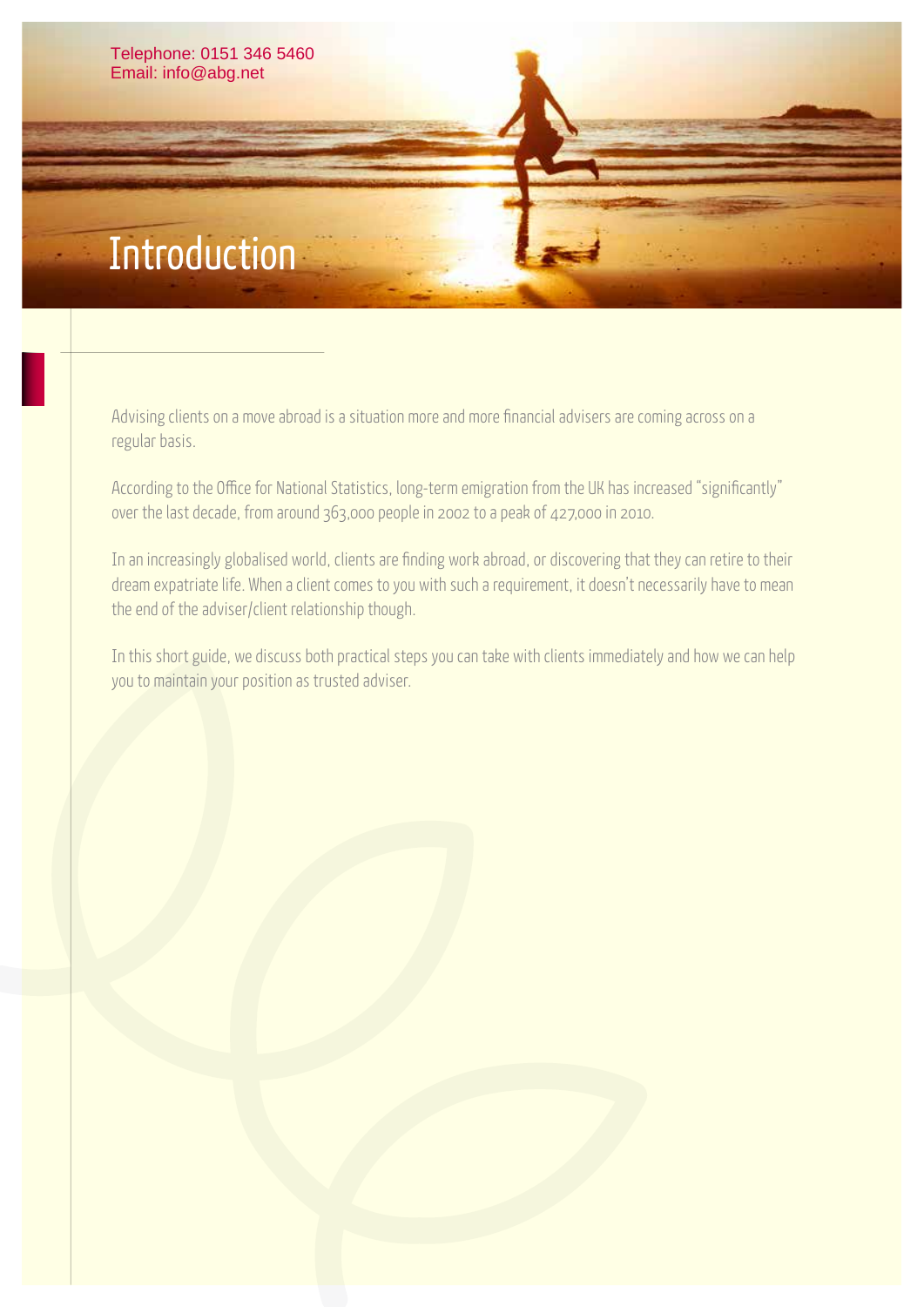## Client goals

Telephone: 0151 346 5460

Email: info@abg.net

It probably goes without saying for the modern adviser that understanding your client's goals is of paramount importance whatever the situation, but when a move abroad is involved it is particularly key.

Attempting to plan a cross-border financial strategy is complex at the best of times and can be made labyrinth if the client is not certain on their own plans. Because of this, getting the client to pin down their financial planning aims is key, as is understanding exactly what their situation will be, once they move aboard.

Are they moving away permanently or planning on returning to the UK? Are they going to have dual citizenship in their new country of residence? When?

Are they retiring from their regular employment as part of this move? If so, do they have any sources of income other than their pension? Perhaps from a property they currently let out? If they are going to be employed then will the organisation pay their wage in their new country of residence or from a subsidiary in the UK? If they are not retiring then when do they plan to and in which country?

All of the above questions, and more, have a huge impact on the financial planning for a client moving abroad. By always starting the process with these sorts of questions, you solidify your relationship with the client and put yourself in the best possible position to advise accurately on their position.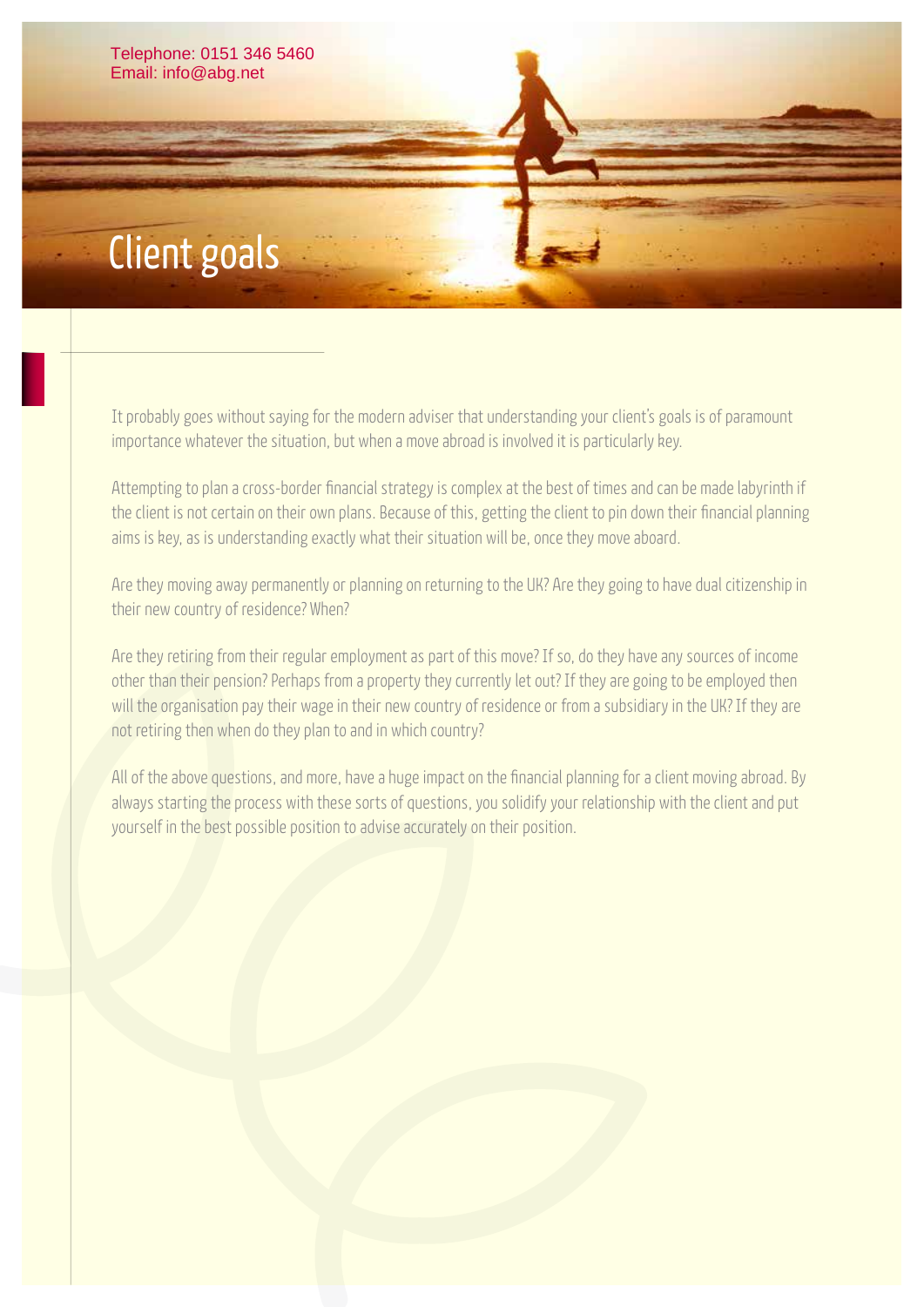## At this stage, consider getting help

If you do not normally advise on foreign tax affairs or emigration financial planning then at this point we would advise you to contact Alexander Beard Group.

We will handle the interactions with your client in whatever way is best for both you and the client but, importantly, we will always ensure we work to protect your often longstanding and valuable client relationship.

## Changing Times

Advising a client on a move abroad can also create a need to keep up to date on changing foreign finance affairs that may have already been introduced in whole or part by the time the client has decided to move, but may be in an entirely different state once the client is resident.

A recent example comes from the US' FATCA law, which has seen the demands from the IRS for client's proof of their tax compliance sky rocket.

This is also a prime example of a popular solution proving to have a downfall. Though a QROPS transfer to Malta may have once been attractive to UK expats moving to the US, this type of move now brings client's pension funds under the auspices of FATCA, potentially creating a large tax liability. It is exactly this sort of situation advisers need to be careful of and then, after the advice has been delivered, keep abreast of!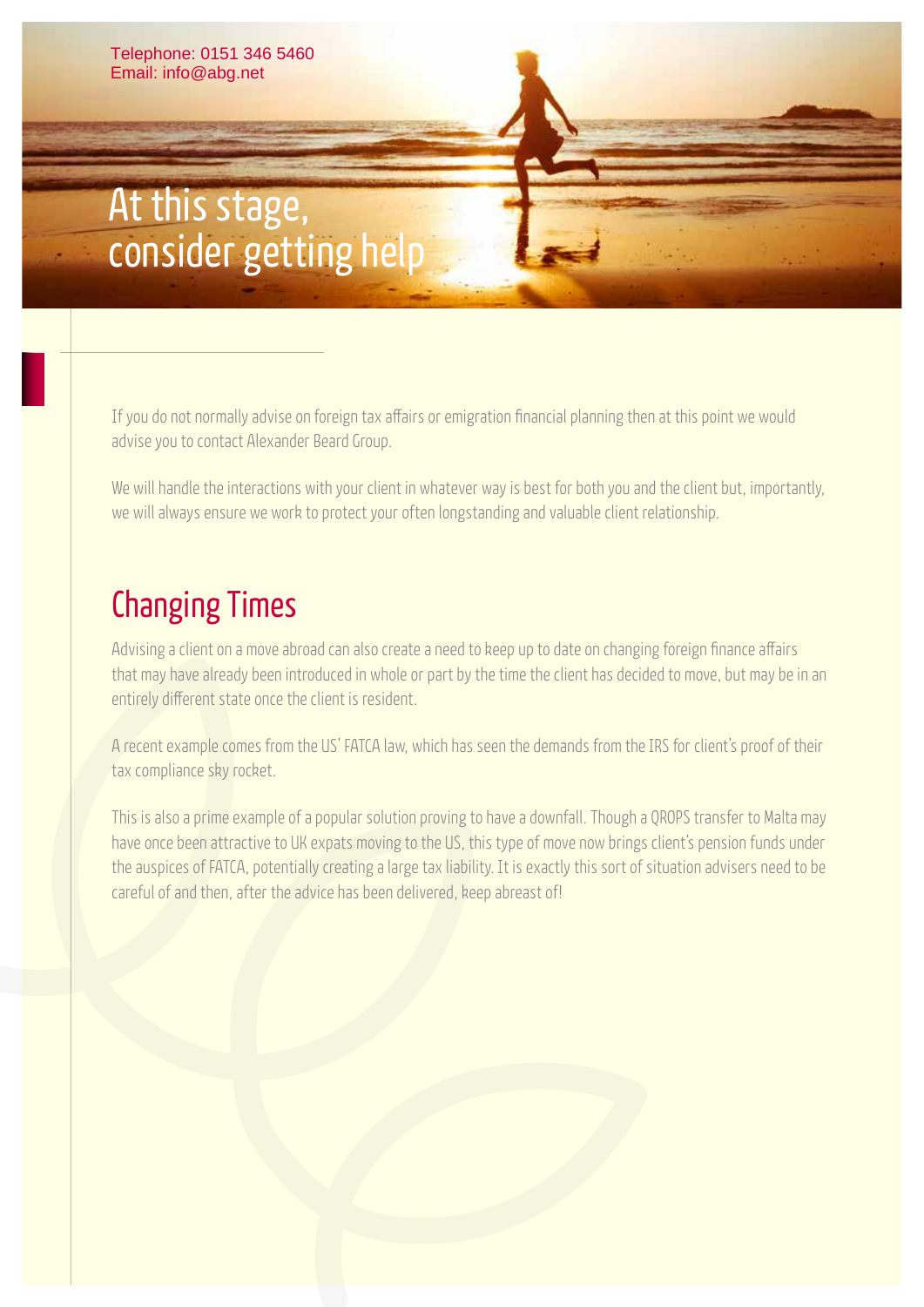## Telephone: 0151 346 5460 Email: info@abg.net

## Pension planning abroad

The previous section refers to a major factor for clients in planning a move abroad: their pension.

Many questions will surround this element of the move, including;

- How does the client plan to receive their pension?
- What currency does the client want to receive their pension in?
- Will the client still be contributing to a pension whilst abroad, or paying into a new one?

The answers to those questions and more have vast taxation implications, which must be answered and addressed in order to advise the client on the best outcome. These implications will differ on a country-by-country basis so expert advice or a sound knowledge of those country's systems is needed here. Again, do not feel as though you have to pass your client on to a third party, or an adviser in their new country of residence. We can help you to manage the process and provide locally-regulated advice for your client.

Whilst advising clients moving abroad can throw up some interesting curve balls there are certainly things you can do to ensure these are kept to a minimum. Importantly, you need to be aware of a client's situation 12 or 18 months before they are moving because this will give enough lead time to plan accordingly.

Remember, if you don't feel confident in this area of financial planning, do contact us as we will be able to help in what could potentially turn out to be a very sticky situation.